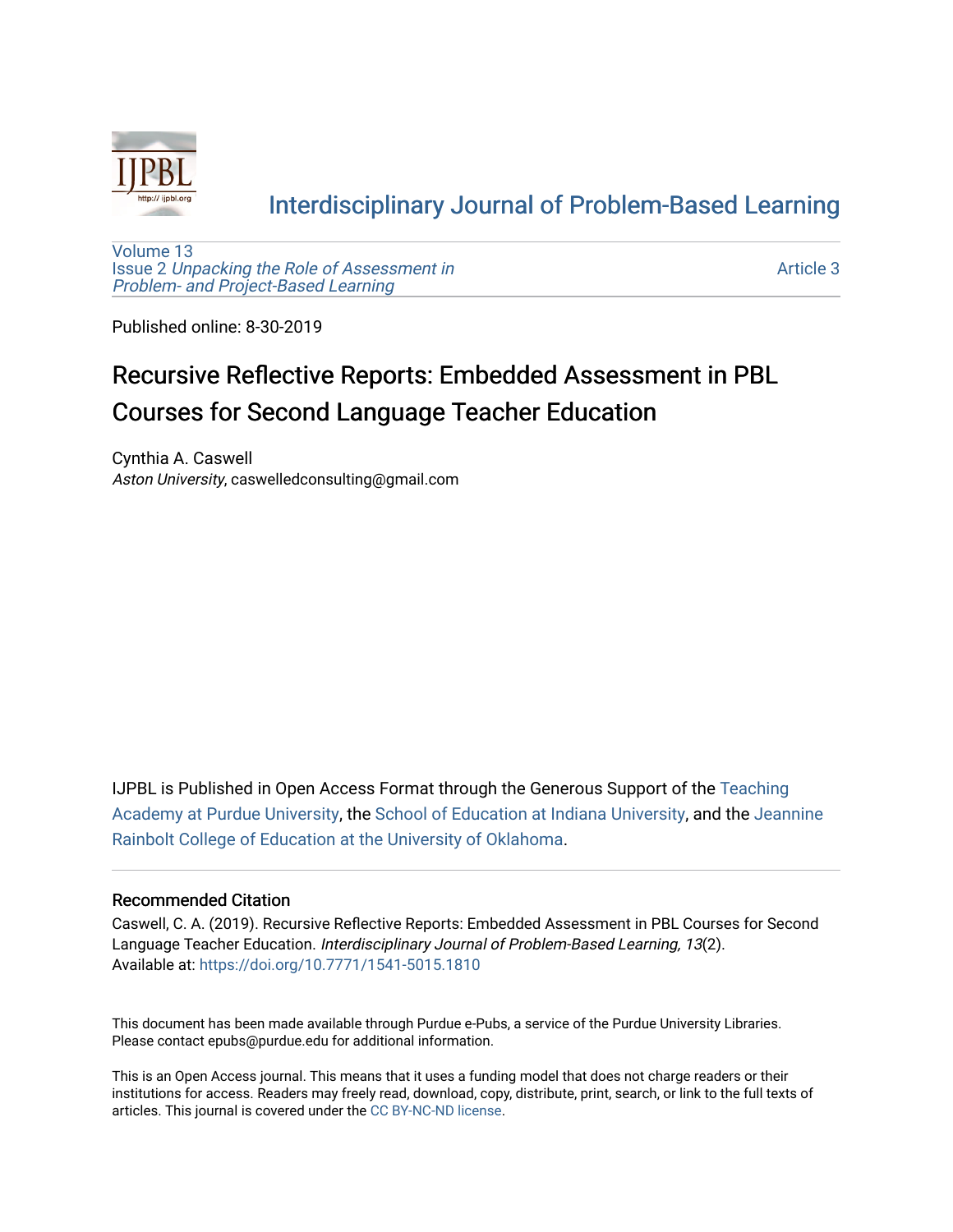# The Interdisciplinary Journal of Problem-based Learning

SPECIAL ISSUE: UNPACKING THE ROLE OF ASSESSMENT IN PROBLEM- AND PROJECT-BASED LEARNING

# Recursive Reflective Reports: Embedded Assessment in PBL Courses for Second Language Teacher Education

Cynthia A. Caswell (Aston University)

## ABSTRACT

This conceptual article begins with a general definition of reflection and the soft skills of PBL: collaboration, agency, and metacognition. Then it presents theoretical frameworks for reflection from second language teacher education (SLTE) (Farrell, 2015; Pennington & Richards, 2016) and illustrates six types of reflection with examples from the field of SLTE. The article features a reflective self- and peer-assessment instrument, utilized in a graduate SLTE program. The standard yet flexible template of the reflective teaching report (RTR) allows these teacher educators to interact with their students' development in the soft skills and the content of the SLTE knowledge base. As a recursive tool, instructors use it at the end of each module in most of the courses. Its embedded, recurrent positioning in the program's curriculum system is displayed in diagrams. Data from the program are provided to show how items in the shared RTR template support the types of reflection encouraged theoretically in the field of SLTE and PBL. The reliability and validity of this reflective report is discussed in the context of language assessment qualities of usefulness (Bachman & Palmer, 1996).

*Keywords:* reflective report, self-assessment, peer assessment, second language teacher education

# Reflection in Problem-based Learning

Since the 1990s, problem-based learning (PBL) has been recognized by teacher educators as a valuable methodology for developing teachers in ways that meet 21st-century expectations for professional practice (Brears, MacIntyre, & O'Sullivan, 2011). These expectations include the notion of professionals as reflective practitioners. In the generic version of PBL methodology, reflection has been associated most directly with the tutor-led resolution of the learning cycle (Savery, 2015). However, other PBL specialists emphasize that learning in PBL is a reflective knowledge creation process and that reflection can and should be encouraged in students' integration of theory, praxis, and personal experience, as the curriculum progresses (e.g., Lähteenmäki & Uhlin, 2011). If reflection is to permeate knowledge creation cycles, how can educators be sure that it is occurring? Hung (2016) recommends that design of PBL cycles should include explicit elaboration of the reflection component.

Certainly "reflection" has become an expected and enduring component of quality learning in higher education. Research on "an explicit component of reflective development" (Spiro, 2013, p. 2) in an MA in education brought data to light indicating that the undergraduate subject disciplines of students shaped the way they perceived and understood "reflection" at the start of their MA program. Summarizing examples of disciplinary influence on the activity of reflection from a cross-disciplinary study (Entwistle, 2009, cited by Spiro, 2013), the researcher reports on the phenomenon. Although reflection is a term used across different subject disciplines, "the legitimate objects of reflection vary between self, text, ideas, practice or the external world," including "a critical and analytical approach to data," depending on the disciplinary perspective (Spiro, 2013, p. 3). Consequently, it is important to have conceptual articles that provide in-depth disciplinary understanding of reflection in PBL delivery in order to differentiate disciplinary influences on reflection and the soft skills from those that are stimulated by the PBL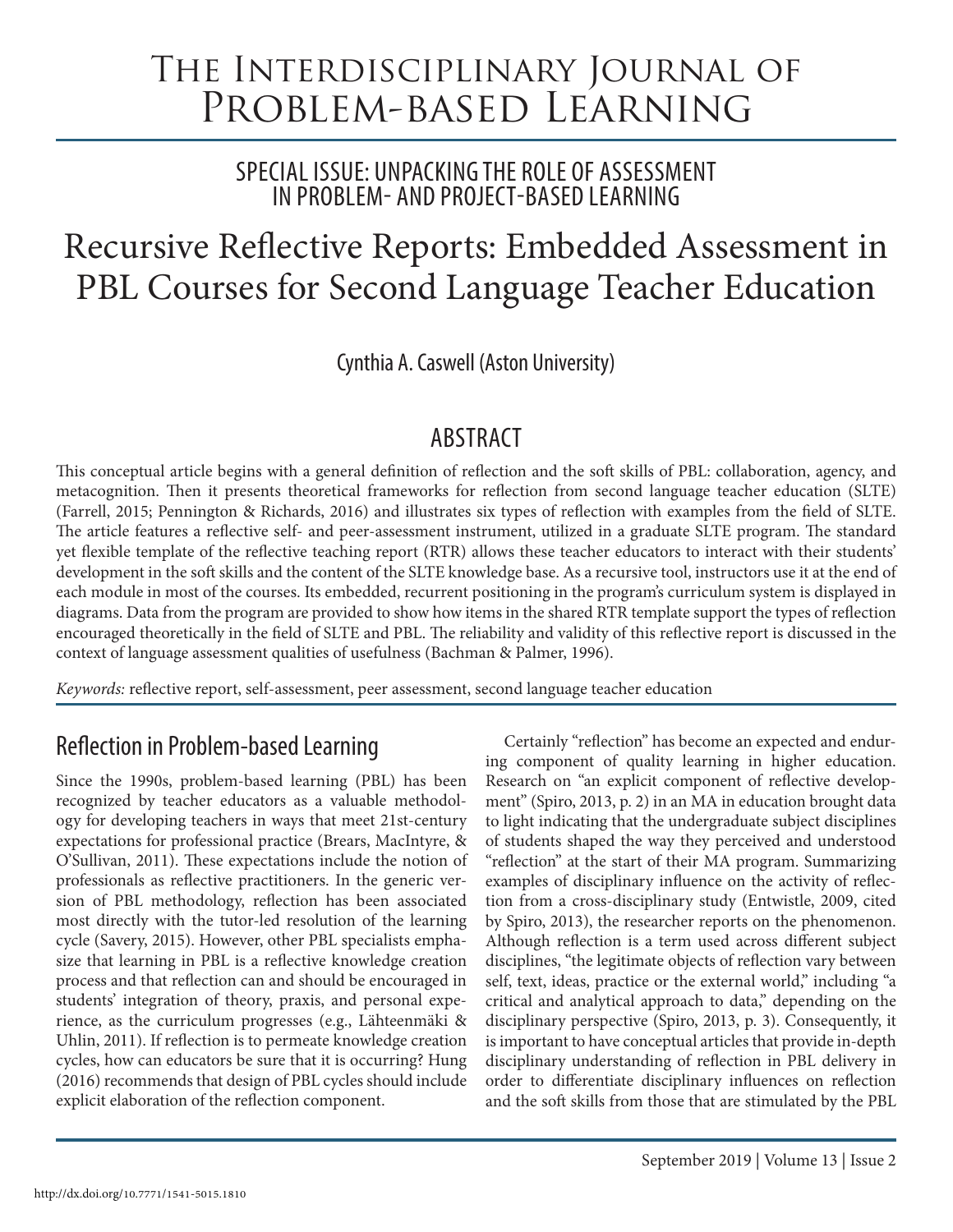methodology itself. There are many research methods that may be used to gain data on the acquisition of soft skills through PBL curricula; however, these do not necessarily involve regular assessment of the students throughout their programs of study. A secondary purpose of this conceptual article is to explain how teacher educators in an MA TESOL implement and assess reflection in the context of a PBL curriculum. Finally, students learn to invest in learning activities that are rewarded by assessment procedures (Entwistle, 2009). Nevertheless, questions arise as to how reflective assessments in higher education contexts should be graded to provide fairness and consistency for students (Gibbons, 2015).

# Reflection in Teacher Education

Teacher educators believe the embedding of reflection in authentic assessment tasks will scaffold teacher-learners in the process of using reflection for their own growth (e.g., Cornish & Jenkins, 2012). Reflective practice in second language teacher education (SLTE) may involve reflective teaching, action research, practitioner participation in reflective discussion groups in face-to-face and online forums or writing in private reflective journals (Burton, 2009; Farrell, 2016). According to Burton (2009), reflection is difficult to separate from other stages of experiential, inquiry-based learning. She reports, for the field of teaching English to speakers of other languages (TESOL), that "inquiry and reflection are embedded in TESOL practice internationally" and various types of teacher reflection are now "central to teacher learning processes" (p. 302).

"Reflection is an iterative process of critical thought about assumptions or views, their implementation in practice and their revision as a result of practice" (Cornish & Jenkins, 2012, p. 164). It is a process through which second language teacher-learners may modify or reorganize their existing understandings of language teaching to integrate their new knowledge with the old, creating a congruent knowledge base. Outcomes from reflection are in fact varied, although often it is assumed by the theorists that when novice professionals reflect upon their assumptions and beliefs, these should be transformed (e.g., Nelson & Sadler, 2013). However, in some cases, reflection may reinforce a teacher's assumptions and beliefs. Change may be a matter of strengthening or enlarging a second language teacher's conceptions of language teaching practice. It is important for second language teachers to cultivate their professional identity relative to the wider fields of TESOL and language education, not just their immediate classroom practices (Pennington & Richards, 2016). By encouraging a broader view of professionalism, second language teacher educators will contribute to the development of robust professional identities in their teacher-learners.

### Soft Skill Outcomes in Language Teacher Education

It is reasonable that the evaluation of learning via PBL cycles includes reflective assessments, which can reveal development in the soft skills. Thus, three types of soft skills that are important to professional education will be defined from the perspective of second language teacher-learning (Freeman & Johnson, 1998).

#### **Collaboration**

For learning teams, collaboration is working together with a high level of interdependence to complete a learning task. Common examples of collaborative activities in second language teacher education (SLTE) and English language teaching (ELT) are team teaching, action research, and interaction in professional development (PD) groups (Johnston, 2009). Collaborative thinking (Garrison, 2016) in small groups encourages MA students from diverse sociocultural backgrounds to harness their differences to enrich group engagement with academic concepts and integration of those concepts in collective and individual pedagogical content knowledge.

#### **Agency**

In the context of formal PD programs, agency or autonomy may be expressed as self-directed learning by an individual or a small group. "Research suggests that group members are more engaged when they can decide which actions to take, have responsibility for their learning and performance, and work in a climate that supports team autonomy" (Scott, 2014, p. 5). One goal of PD is that agency expressed in formal learning environments would transfer to professional leadership in the field. Professional decision-making is central to effective leadership, and for second language teachers, agency is contextually informed decision-making (Feryok, 2012; Tichy & Bennis, 2007). Leadership in the classroom encompasses choices about language learners, performance in practice, handling of critical incidents, and relating to second language teaching peers. Professional judgment is a process that involves recursive chains of preparation, the decisions or choices themselves, and the enactment and adjustment of these decisions in the second language teaching-learning environment (Feryok, 2012; Tichy & Bennis, 2007). Sound professional judgment and discernment is developed in the context of practice. These capabilities draw upon knowledge of self-as-a-practitioner, perspectives of professional practice accepted in a language teacher's immediate educational organization, special awareness of second language learners, and knowledge of progression in language learning. Teacher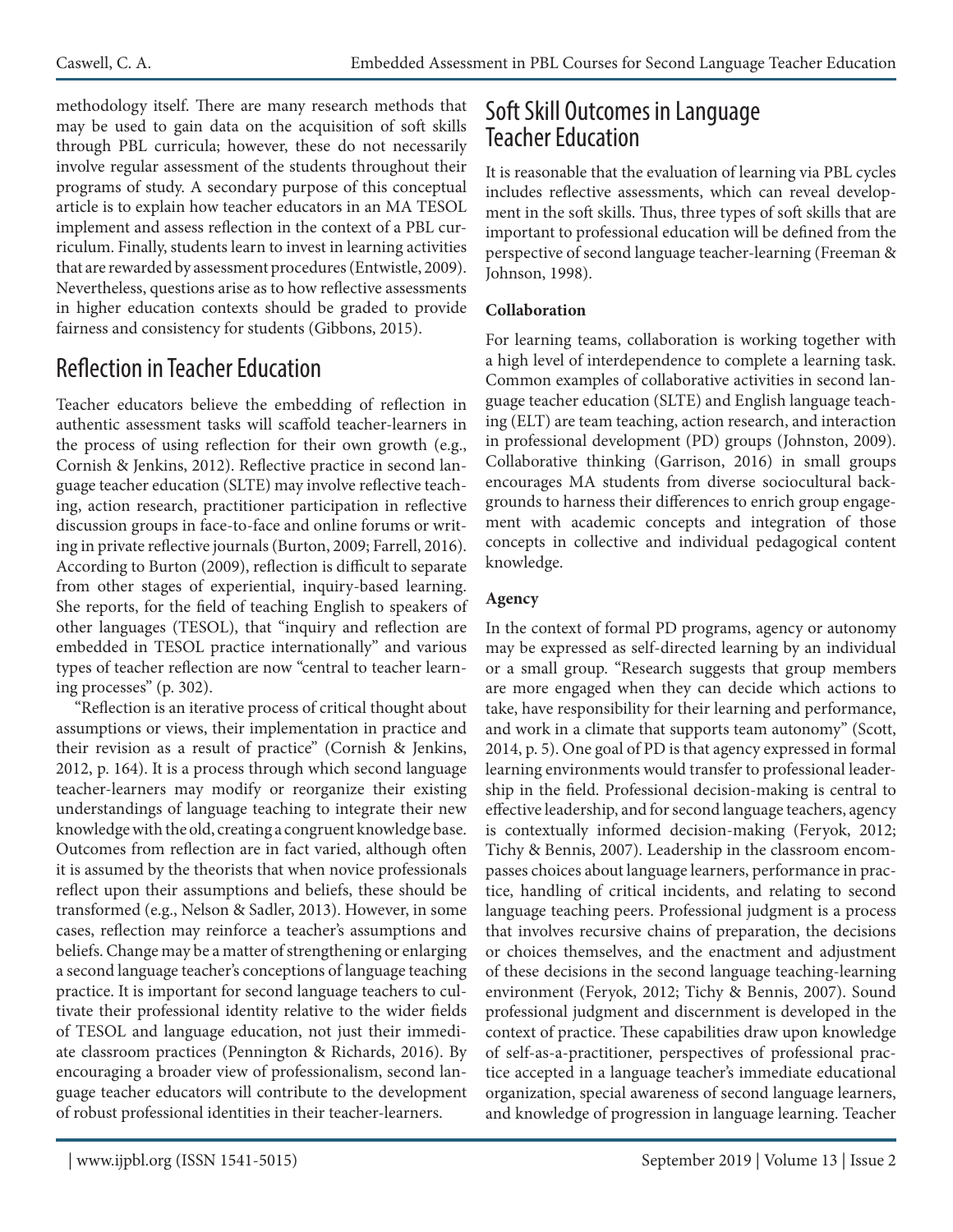agency is both driven and constrained by the values and goals of the teacher in relation to issues and dilemmas in the field of teaching (e.g., Liyanage, Bartlett, Walker, & Guo, 2015). Agency may be encouraged through mentoring relationships, which expand a teacher's understanding of the field.

#### **Metacognition**

"Metacognition refers to the process of 'thinking about your thinking'" (Cornish & Jenkins, 2012, p. 164). Consequently, metacognitive thought and reflective experiences interact with each other, contributing to the development of expertise in practice and to the formation of professional identity of teachers. In formal PD programs, and particularly those that involve collaborative knowledge creation, metacognition includes both individual and shared aspects. Small group members should possess shared knowledge of the stages of the inquiry cycle they are experiencing. There also needs to be group awareness of how they are progressing in their problem-solving and exploration of new subject matter (Garrison, 2016).Through public discourse processes that voice this shared metacognition, peers may help each other challenge assumptions, consider a range of solutions in problem-solving, and refine conceptualizations of both theory and practice. Through such shared, reflective learning experiences, peers have opportunity to support each other when experiencing liminality (Barrett & Moore, 2011; Savin-Baden, 2016) and transformative changes in professional identity (Kiely & Davis, 2010).

### Theories of Reflection in SLTE

Reflective frameworks (e.g., Farrell, 2015; Pennington & Richards, 2016) specific to SLTE have been published to guide second language teacher educators and teacher-learners in the metacognitive processes of reflective practice and professional identity development. Choice of researcher expertise has a bearing on how the most recent reflection frameworks for SLTE are organized.

Pennington and Richards (2016) view reflection as important for the development of teacher identity. They group 10 dimensions of language teacher expertise under foundational and advanced levels of professional identity development. Foundational identity development includes the dimensions of "language proficiency, content knowledge (both disciplinary and pedagogical), teaching skills, contextual knowledge, language teacher identity, and learner-focused teaching" (p. 11). The advanced level includes flexible "pedagogical reasoning skills, theorizing from practice, membership in a community of practice, and professionalism" (p. 11).

In contrast, Farrell (2015) views reflective practice as the dominant means of fostering both second language teacher identity and teaching expertise. His framework includes reflective dimensions and activities, and his theoretical levels are

philosophy,<sup>1</sup> practice, principles, theory, and "beyond practice" (i.e., critical reflection). He considers his model to be relevant to all types of professionals in the field of second language teaching. The constructs of the SLTE knowledge base identified in the two models are similar though emphasized somewhat differently.

After comparing these two SLTE models, I have chosen to use six components for the reflective framework in this article: *identity, philosophy, practice, principles, theory,* and *critical reflection*. These components of reflection will be defined briefly, then exemplified and elaborated through published instances of issues and dilemmas in teaching English as a second or additional language. These examples are typical of problem triggers that may stimulate reflection for second language teachers.

#### **Identity**

Reflection on identity focuses on the emergence and consolidation of a professional identity as teacher. The formation of professional identity in the context of practice is a dynamic process involving the integration of each second language teacher's institutional roles and her or his individual persona (which Pennington denotes as the autobiographical self). This combined institutional and personal identity arises through learned responses to second language learners and to the expanding gyre of educational contexts within which each professional teaches (Pennington & Richards, 2016).

*Identity formation.* The experiences of a Soviet Armenian EFL teacher are informative regarding identity formation (Feryok, 2012). A young woman named Nune<sup>2</sup> had been influenced deeply by her high school English language teacher to become an EFL teacher. Nune praised her teacher's innovative spirit. Despite teaching in an environment with limited resources, her teacher implemented new and unusually creative ideas. The long-term development of Nune's teaching identity is linked to two factors. First is the perseverance and innovation that her mentor demonstrated in the high school EFL classroom. Nune's "apprenticeship of observation" as a language learner was positive (Lortie [1975], cited by Johnson & Worden, 2014, p. 128). Second, throughout Nune's TEFL program, the mentoring relationship with her experienced high school teacher was sustained.

#### **Philosophy**

Reflection on philosophy refers to teachers' beliefs and values about teaching and learning, and about the people they interact with professionally, such as their students and teaching colleagues. The emphasis on "teacher-as-professional" is enlarged in this category of reflection and involves teachers' developing self-awareness of how their professional experiences affect their views of teaching and learning.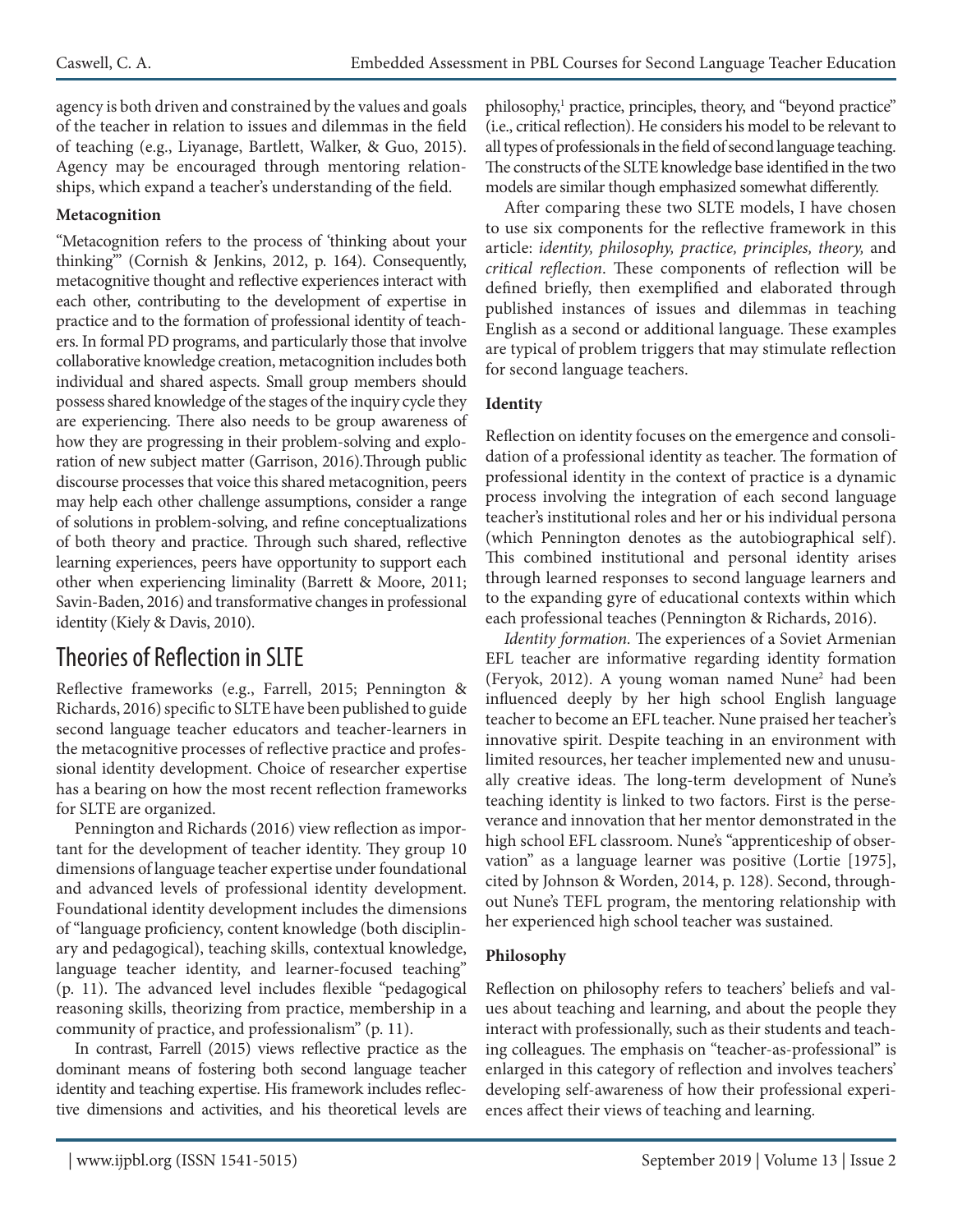*An emerging teaching philosophy.* Continuing with Nune as an illustration, her beliefs about teaching and evidence of her own capacity for agency emerged as she found a placement and developed her own teaching experience (Feryok, 2012). She praised English teachers in her country as "heroes" (p. 101) and was proud to be among them. Nune was tenacious and had learned how to transform obstacles into opportunities. She came to believe that her own actions could have an impact in a wider field of influence. Realizing the lack of PD for teachers in her country, she became an EFL teacher trainer by offering PD seminars on her own initiative. In reflection, Nune credited her professional philosophy and agency to her vibrant memory of her teacher and to her own character.

#### **Practice**

When reflecting on practice, a teacher focuses on the perceptible aspects of the teaching-learning interaction. Such reflection involves identifying, describing, and considering the visible behavior and activities of the classroom (Farrell, 2015). It involves comparing actual teaching episodes to how one intended to teach or was used to teaching.

*The culture of teaching-learning practices.* An example of cultural influence on acceptable classroom behavior is demonstrated by a researcher, narrating his response to the learning culture in his advanced TEFL studies in Australia (Chowdhury & Phan, 2014). He recalled being surprised at how classes were taught and how the entire "culture" of teaching and learning was different (Cortazzi & Jin, 2013). The lecture approach, which he was comfortable with as both a student and a teacher, had been replaced by the communicative approach. Both teacher and student behavior in the classroom appeared radically informal to the point that he considered the students to be "irreverent" (p. 131).

#### **Principles**

Reflection on principles refers to teachers becoming deeply aware of "assumptions, beliefs, and conceptions of teaching and learning" that have subconsciously influenced their dayto-day practice (Farrell, 2015, pp. 25–26). As second language teachers develop consistent approaches to classroom management, individual classroom curriculum design, and its implementation, their practitioner principles for handling similar teaching situations become evident and reinforced through analytic levels of reflection.

*Second language teachers' principles.* For instance, Baker (2011) conducted a study with five teachers who taught pronunciation for English for academic purposes in a university. Through interviews and classroom observations, Baker synthesized a picture of how each second language teacher's knowledge about pronunciation pedagogy was formulated through an interweaving of prior second language learning experiences, professional development through teacher education courses, pronunciation teaching experiences, and individual or collaborative reflective practices. The second language teachers' practice of reflection varied considerably across the group. Baker (2011) suggests that second language teachers may become more deeply aware of their conceptions of teaching and learning through coupling observation of their practice with reflective interviews, journaling, or retrospective reviews of videos of their teaching.

#### **Theory**

Reflecting on theory refers to teachers examining formal (i.e., disciplinary, researcher-developed) and informal (i.e., classroom-based, practitioner-developed) theories and methods that are put into practice in their language teaching from day to day (Farrell, 2015, p. 27; Pennington & Richards, 2016, p. 19). The historical distinctions between formal and informal theorizing are becoming blurred as more second language teachers are engaging in teacher research and are granted resources for dissemination and publication of their findings.

*Reflecting on graduate coursework.* From a postgraduate critical TESOL education class, a teacher educator reports on outcomes from a speaking activity involving 17 experienced second language teachers (Hamid, Zhu, & Baldauf Jr., 2014). These global TESOL practitioners came from Vietnam, Australia, Saudi Arabia, and the Asia Pacific region. The activity involved demonstrating teacher agency with respect to current theory and policy changes in TESOL. Language management theory was used to distinguish between errors and innovations in a sample of World Englishes<sup>3</sup> utterances. The teachers individually classified a set of utterances in terms of intelligibility and acceptability, and then in two smaller groups identified whether the item was an error or an innovation. They justified their choices with various criteria, such as conformity to standard English norms, intelligibility of neologisms, context (e.g., spoken versus written), and gate-keeping authority. The researchers report that there were several occasions in the discussion, due to group influence, when individuals changed position, became more critical, or had increased confidence about assertions voiced (Hamid et al., 2014). This course activity is a positive example of how second language teacher educators may include opportunities for their students to reflect collectively on authentic dilemmas in their coursework.

#### **Critical Reflection**

This soft-skill "entails exploring the moral, political, and social issues that impact a teacher's practice both inside and outside the classroom" (Farrell, 2015, p. 30). Critical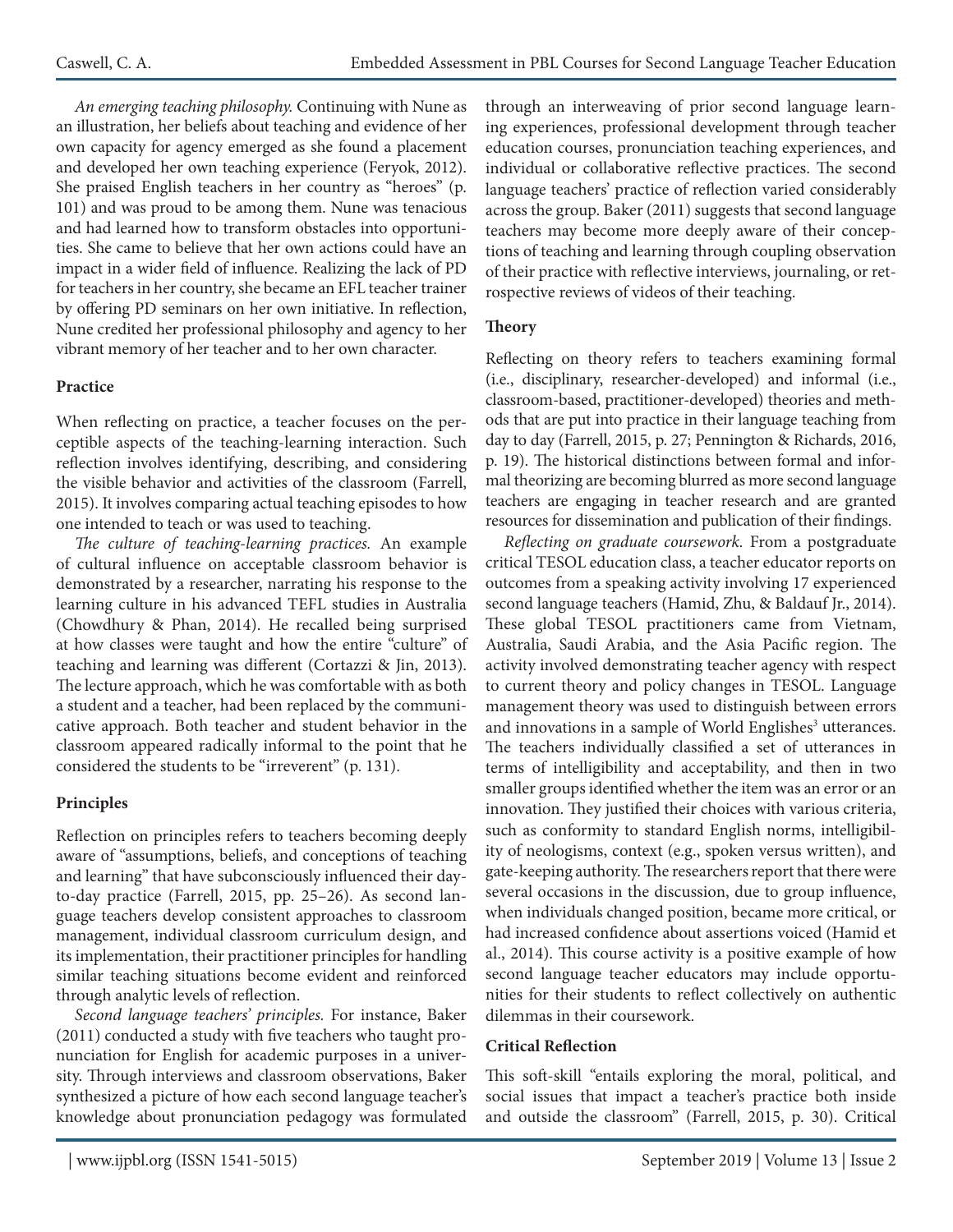reflection recognizes systemic problems that are entrenched in the institutions of the field. EFL teachers around the world experience dilemmas due to issues in policies and practice in their national and regional contexts.

*Systemic Contradictions.* In Chinese provinces such as Inner Mongolia (Liyanage et al., 2015), or countries such as Japan, Korea, India, Hong Kong, and Thailand (Ross, 2008), public opinion about the validity of standardized examinations means that results of gate-keeping tests are of great concern to students, their families, and educational institutions. Second language teachers in these countries struggle with misalignment of innovations in national curricula and accepted standardized testing practices, which pressure them to teach to the test (Ross, 2008). Although a new English syllabus was introduced as policy in China in 2005, the National Matriculation English Test continues to be used to judge the performance of schools and teachers. Public examinations are recognized by teachers as the most major influence on teaching, in comparison to other potential influences such as teaching experiences and beliefs, job satisfaction, or even the new syllabus itself. EFL teachers' expressions of agency are compromised, as they comply with community pressures. The impact of national testing policies has been a persistent dilemma for EFL teachers, and often undermines their sense of self-efficacy or forces them to innovate outside of the classroom (Liyanage et al., 2015).

Problems of various types are the heart of a PBL curriculum. These illustrations offer a glimpse into the real world of second language teaching and potential cases that may be used in a PBL curriculum in SLTE. Having defined the components of an SLTE framework for reflection and demonstrated how these areas (*identity, philosophy, principles, practice, theory*, and *critical reflection*) relate to problems for teaching professionals in the field, the curriculum context for the reflective assessment instrument will now be introduced.

# The Curriculum Context of the SLTE Program

The SLTE program that provides the curriculum context for this reflective assessment is a master's, which has been delivering a constructivist curriculum (Harasim, 2012) for more than a decade (Goertzen & Kristjánsson, 2007). It welcomes second language teachers who specialize in English as a second language (ESL) or a foreign language (EFL).The content of the curriculum involves courses typical to many MA TESOL programs (e.g., second language acquisition, methods, materials and evaluation, sociolinguistics, testing and assessment, and so on). The PBL courses in the curriculum are delivered through collaborative knowledge creation in which small group<sup>4</sup> participants produce a graduatelevel task<sup>5</sup> outcome with a unified, "teachable point of view (TPOV)" (Barrett & Moore, 2011; Savery, 2015; Tichy, 2002, p. 7). Collaborative learning and reciprocal peer teaching with expert, teacher-educator facilitation are the methods by which second language teachers in the program expand their understanding of the SLTE knowledge base and cultivate professional capabilities (Caswell, 2017; Tichy, 2002).

#### **Instructional Design**

In this MA TESOL context, teacher educators with expertise in the knowledge base of the field design task-based assignments. To scaffold the knowledge creation cycle, the problem-centered tasks are framed within a set of six categories that comprise the task template: definition, usefulness, the problem, reference checks, name checks, and references (cf. Caswell, 2017). From the student perspective, completing the task outcome is the unifying goal for team members who collaborate in problem-solving. Each small group researches the literature, relating the articles to a practical case or problem trigger. They negotiate the meaning of their resources and write a document on a subtopic from the larger module topic. The goal is to integrate individual knowledge into a group perspective, as each small group is responsible for presenting an academic argument (Jonassen, 2011) or teaching a unified point of view (Tichy, 2002) to their peers at the end of the cycle. During student participation in these recursive learning cycles, the development of content knowledge, higher order learning skills, and professional dispositions gradually becomes apparent.

#### **Embedded Assessments in Integrated PBL**

The MA TESOL curriculum may be classified as integrated PBL because of the repeated use of the knowledge creation cycle over multiple courses in the program (Barrett & Moore, 2011; Grant, 2018). There are 13 courses in the program, and eight of these are delivered as course-pairs in the online delivery mode.A modular cycle has three stages: foundations, knowledge creation, then presenting and debriefing (cf. Figure 1). The Reflective Teaching Report (RTR) is a self- and peer-assessment activity employed at the end of the module.

#### **Reflective Teaching Reports in the Context of the Curriculum**

Figure 2, "The reflective practitioner skills trajectory in the MA TESOL," contextualizes the function of the RTR in relation to other reflective activities and MA assessments. The RTRs are the most frequently used means of reflection in the program. While the RTR instrument explicitly requires the students to reflect, in many other areas, the students reflect tacitly to function at higher cognitive levels. In this program, students are also formally taught to approach classroom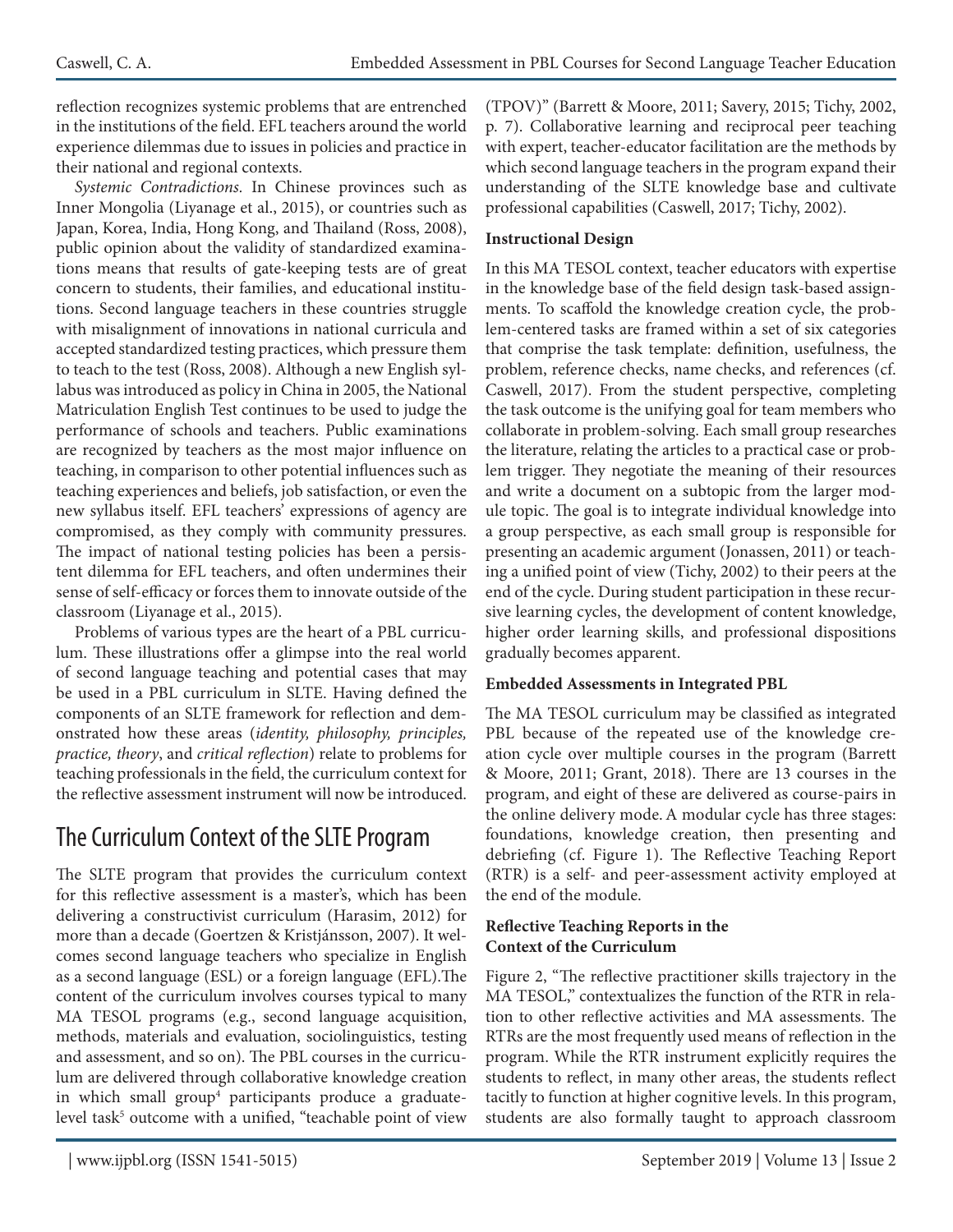

*Figure 1*. Three stages to the modular cycle.

observation reflectively, using ethnographic observation procedures that distinguish the activity of the classroom from their judgments about that activity. The summative assessment for each course is called an Applied Research Response (ARR). In these final projects, students display their learning by reflecting on how the theory and/or methodology they have learned should apply in a specific case or second language teaching context that they have chosen. Then they write up their response, demonstrating an individual integration of theory, method, and practice from the course. The internship course, whether a teaching practicum or a research-based experience, substitutes a set of nine reflection activities for the RTR template. At the end of the program, students reflect on program activities in relation to professional standards when completing the ePortfolio. As a unifying reflective activity, it complements the recursive function

of the RTRs and the ARRs. It documents outcomes from the inquiry process, content mastery, and achievements in practice, throughout the MA TESOL program. It is designed to help the student clearly see what they have gained through the program. Consequently, reflection is designed into the curriculum from beginning to end (cf. Figure 2).

### The Format of the Reflective Teaching Report

In the MA TESOL, the debriefing discussions at the end of a knowledge creation cycle stimulate reflection on the content and process of learning. Following these discussions, the individual Reflective Teaching Report (RTR) is assigned to all cohort members (cf. Figure 1). On average students provide a typed, one-and-a-half-page response. Operating as a recursive instrument, consistently located or "embedded" within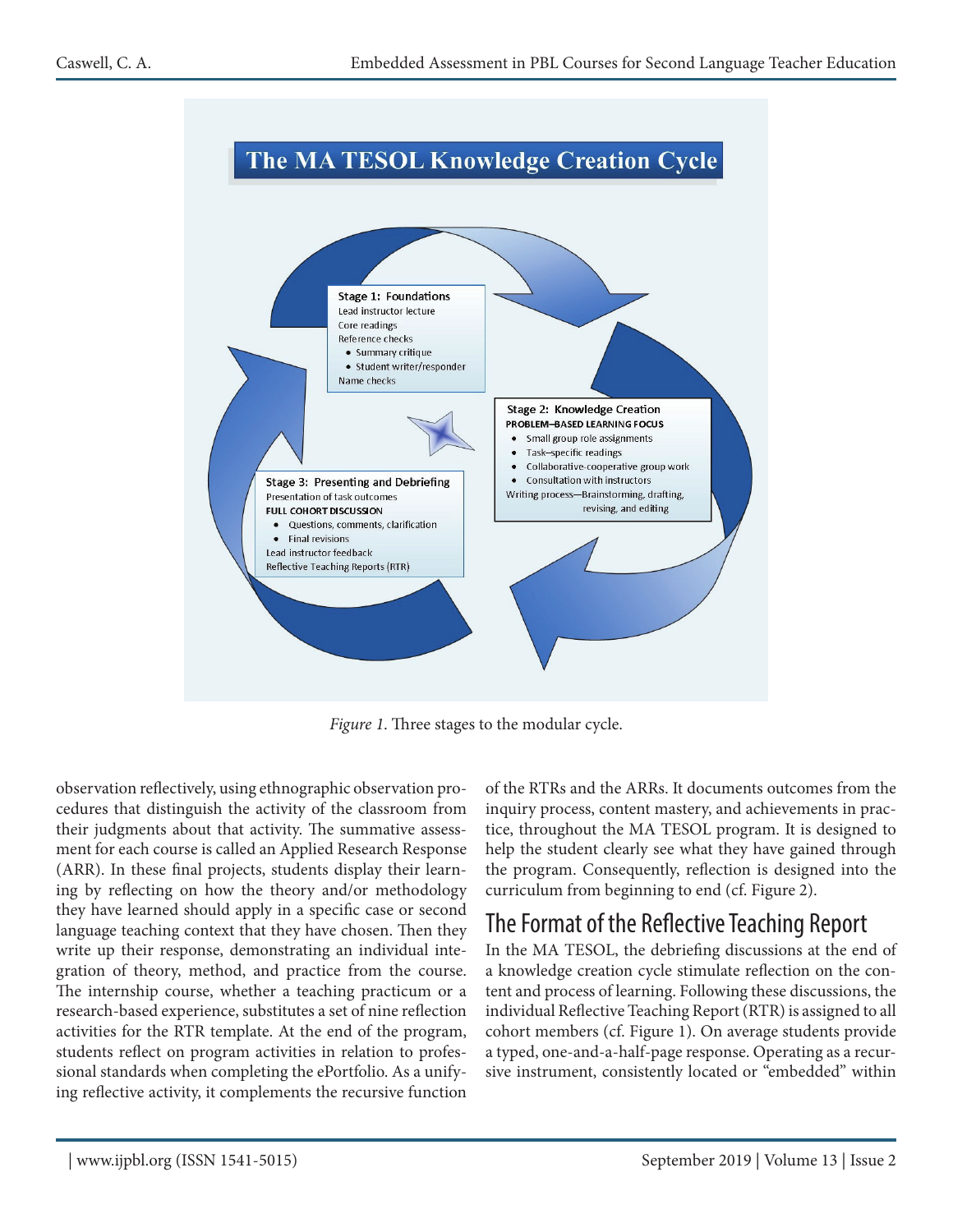

*Figure 2*. Reflective practitioner skills trajectory in the MA TESOL.

the curriculum, the goal of the assessment is to encourage students to reflect, describe, and evaluate their self-directed and collaborative learning.

Although MA TESOL instructors monitor the knowledge creation process, after reading the RTRs, facilitation was enhanced because the RTR information improves their understanding of how students in the MA perceive themselves as learners. Instructor expertise and ability to mentor are vital in recognizing what appropriate reflection for the MA level is, and how to design reflective prompts.

Table 1 provides the functional description of the reflective instrument in standard format. The format is a template that provides both a generic standard for consistent reflection across courses and flexibility for the varying foci of reflection that need to be addressed by individual teachers in their specific courses.

### Data-based Illustrations From MA TESOL Practice

Interrelationship between theories of reflection, the PBL soft skills, and the domain knowledge of a profession are complex. The illustrative data<sup>6</sup> are realistic, including both positive and negative experience with small group collaboration. They are also categorized with respect to reflective quality

dimensions of (a) description, (b) description with evaluation, (c) analysis (in relation to principles or theory), and (d) imagining or planning of action (Lane, McMaster, Adnum, & Cavanagh, 2014). By including analysis with the illustrative data from the RTR assessments and other activities in the program, this section will demonstrate the rich complexity of the reflective theory-practice nexus.

#### **Data Sources**

Most of the student reflections are extracted from the Module 2 RTRs of the testing and assessment course, which the author taught for 10 years. Two student reflections are from the discussion boards, giving a glimpse into how reflection occurs in the debriefing stage of that course. Four teacher educator reflections, which were gathered during an evaluation of the program at a department annual retreat, provide some insight into goals about professional competencies encouraged in the curriculum. The data illuminate the RTR as the core reflective assessment instrument and offer a glimpse into how reflective practice is experienced by students and teacher educators in the program. Each illustration is introduced in relation to an SLTE reflection framework component and/or a professional soft skill.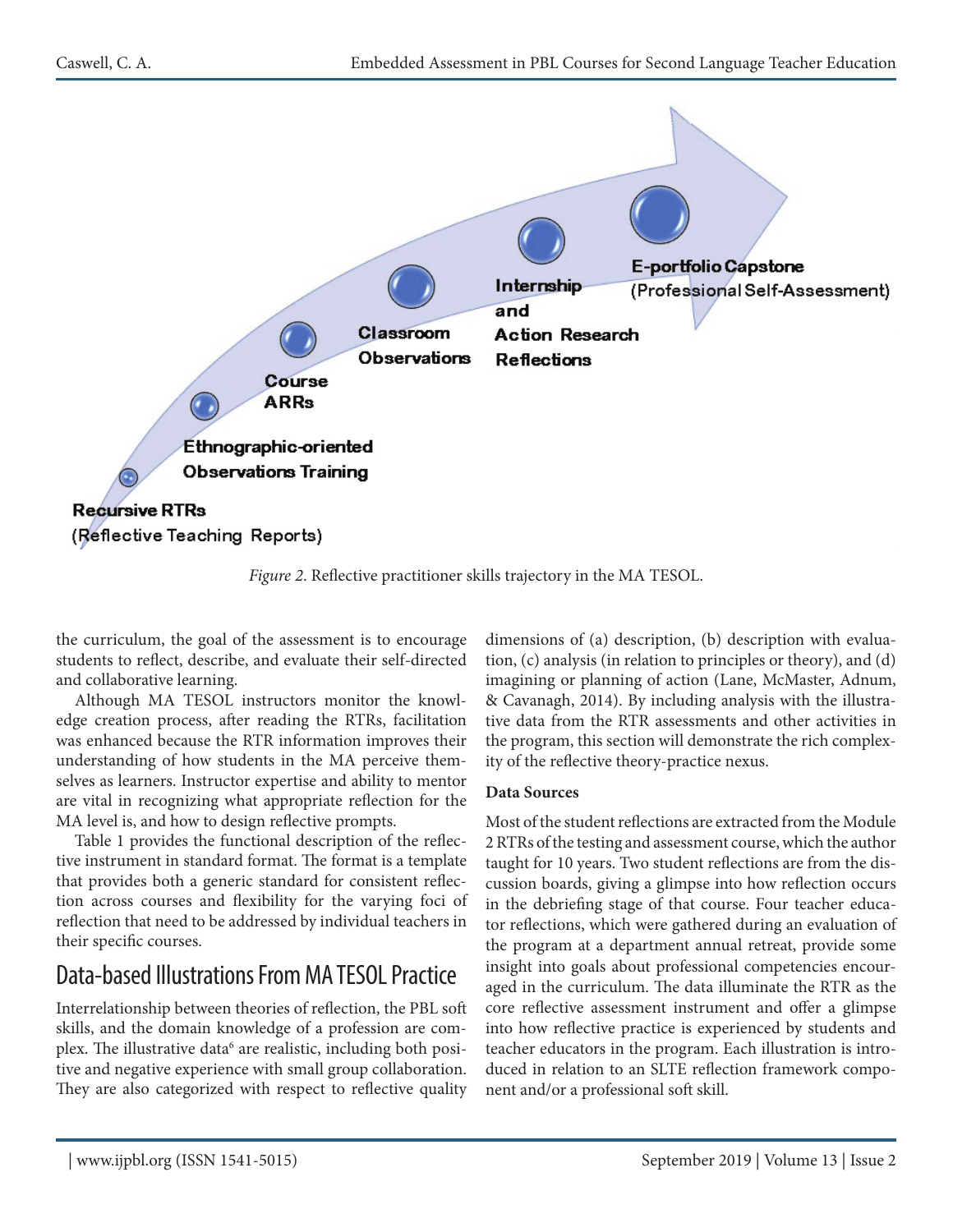| No.            | <b>General Description of the Component</b>                                                                                                                                                                                                                                                                                | <b>Criteria for Marking</b>                                                                                                                                                                                                                                                                                                                                                                                     |
|----------------|----------------------------------------------------------------------------------------------------------------------------------------------------------------------------------------------------------------------------------------------------------------------------------------------------------------------------|-----------------------------------------------------------------------------------------------------------------------------------------------------------------------------------------------------------------------------------------------------------------------------------------------------------------------------------------------------------------------------------------------------------------|
| $\mathbf{1}$   | The students are to reflect, self-assess, and report<br>on their role fulfillment in the knowledge cre-<br>ation cycle.                                                                                                                                                                                                    | The report goes beyond mere repetition of the role and<br>self-assesses one's own quality of participation and inter-<br>action in small group responsibilities.                                                                                                                                                                                                                                                |
| $\overline{2}$ | The students are to reflect on collaborative learning<br>within the small group, with emphasis on how the<br>group members interacted to achieve their com-<br>mon and individual learning goals and to produce<br>a unified point of view to frame the problem focus<br>in their written outcome from the learning cycle. | The report provides peer assessment which demonstrates<br>cognizance of how well all the various group members<br>contribute and collaborate, not just those who collabo-<br>rate most effectively with the individual reporting. When<br>relevant, difficulties as well as successes are acknowl-<br>edged, and reasons for the collaborative strengths and<br>weaknesses of the group process are identified. |
| $\mathfrak{Z}$ | The students provide one or more samples of com-<br>ments or questions which they individually posted<br>to the problems (i.e., outcome documents) that<br>they were not assigned, demonstrating collabora-<br>tion with the larger group, and critical reflection<br>on the broader module topic.                         | The comments or questions provide evidence of care-<br>ful reading and understanding of the material written<br>by other small groups, as well as a focused reflective<br>response which engages specifically with some aspect of<br>the peer teaching presentations.                                                                                                                                           |
| $\overline{4}$ | The students are required to reflect and discuss<br>their general learning, in either positive or nega-<br>tive terms, or both, with respect to the content of<br>the current module or a specific area of learning<br>identified by the instructor (e.g., time manage-<br>ment, reading strategies).                      | The response gives evidence of reflection and is specific to<br>the content of the current module or cycle. Keeping in<br>mind that the instrument is used repeatedly, the response<br>meets any specific instructor requirements regarding<br>conciseness.                                                                                                                                                     |
| 5              | The students identify a resource (i.e., a source or<br>construct) from the module which will be useful<br>in the summative assessment.                                                                                                                                                                                     | The student chooses a resource and defends the choice (i.e.,<br>explains why the choice is relevant, valuable, and so on.)                                                                                                                                                                                                                                                                                      |
| 6              | Optional: The student may be invited to share other<br>feedback regarding instructor response to previ-<br>ous reports or other thoughts about their experi-<br>ence in the program generally.                                                                                                                             | Optional responses are not graded. They serve to encour-<br>age dialogue between instructors and the students.                                                                                                                                                                                                                                                                                                  |
|                |                                                                                                                                                                                                                                                                                                                            |                                                                                                                                                                                                                                                                                                                                                                                                                 |

*Table 1.* Generic instrument components and marking criteria for a reflective report.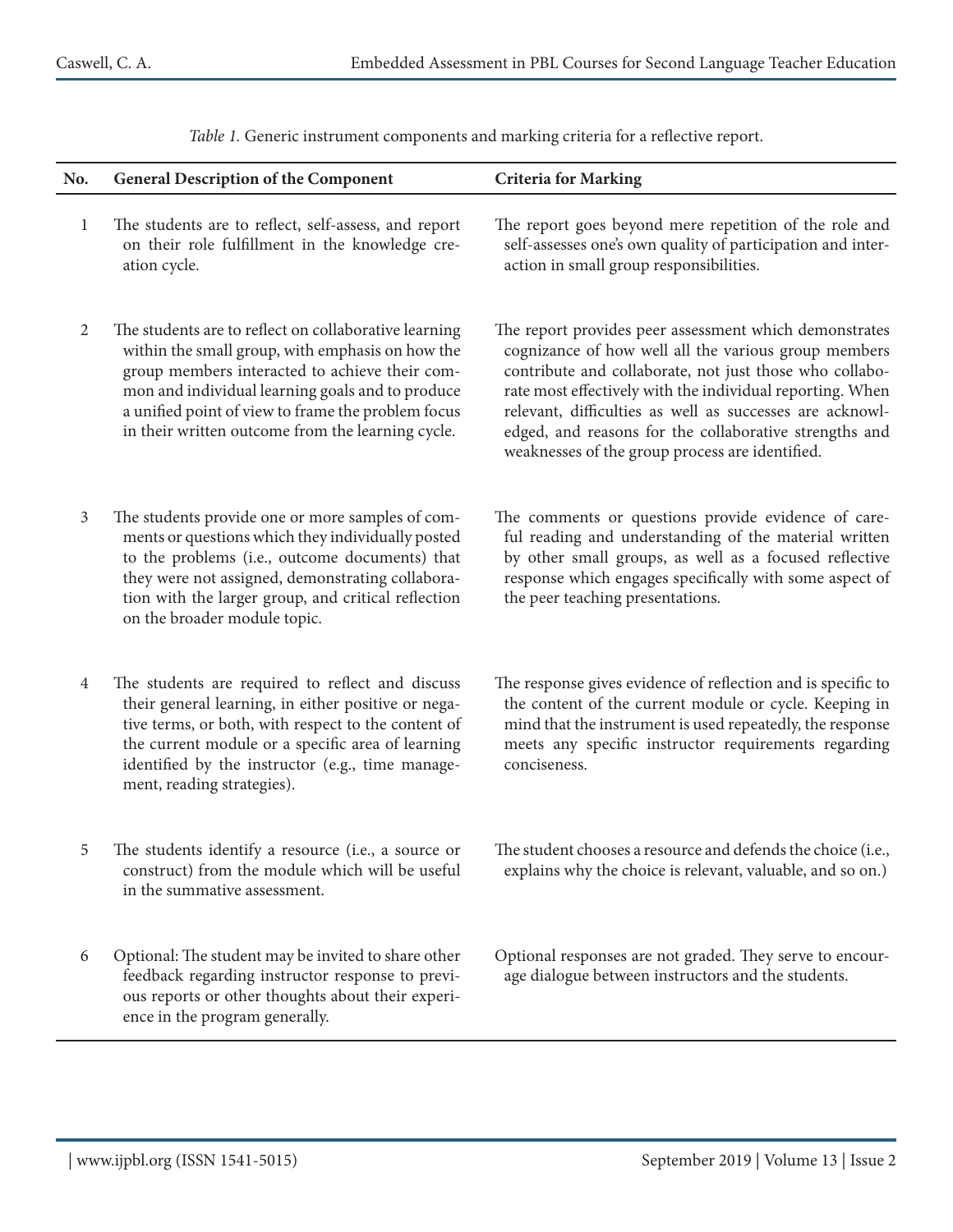#### *Illustration 1—Identity as Teacher-Learner*

In reflection excerpt 1, the student describes his learning and leadership style in the collaborative process. He answers the reflective prompt by contrasting his own identity to a hypothetically opposite learning style; then he comments on potential actions that he would take to support collaborative interaction in the community of learning. He concludes by recognizing the value of other styles of leadership.

*Student RTR excerpt 1.* I tend to be more "peopleoriented" as opposed to "task-oriented," so I like to do some of the work face to face. However, when it comes to reading or writing, I need to work in a quiet space. I can take leadership as needed depending on the situation, when decisions need to be made. I guess someone who is extremely detailed and "task-oriented" is the most opposite to my own learning style. To effectively work with this kind of person I would first need to explain my own learning style. However, then I would need to make every effort to successfully collaborate (give and take). Also, being detailed can be a very "good thing" as it would help to avoid "gaps" of information.

In teacher educator perspective 1, the instructor is sharing how a specialization in ethnography and sociolinguistics is relevant to the practice of reflection using the RTR instrument (cf. the trajectory in Figure 2). There is an expectation that teacher identity will be defined through use of the RTR. The mention of "power struggles" connects teacher identity to areas in the critical reflection component of the framework.

*Teacher educator perspective 1.* My thought was that . . . the sociolinguistic aspect also works within the reflection because it helps to define who you are as teacher in the reflection process, and the biases you carry. Sociolinguistics exists in this reflective aspect as well because it does introduce teachers to power struggles, and who a teacher is within in them. Even within the RTR aspect, because [as teacher-educators] you do ask sociolinguistic questions constantly about administration, about practitioners, about areas of influence.

#### *Illustration 2—Identity as Learner Roles*

In excerpt 2, the student describes the small group role assignments and evaluated group behavior, using the conceptual distinction between cooperation and collaboration introduced in the module. Evaluation of the small group process included analysis and reasoning to support the claim of effectiveness.

*Student RTR excerpt 2.* The cooperation and collaboration for this cycle went quite well because we were very clear about our roles and took a mature approach

to the reading, group discussion, writing, and delivery of the TPOV. Cavort mates were required to work more collaboratively by virtue of being placed on the same sections, so my role was more of a cooperative element than anything else. What worked most effectively with this group is that everyone had their sections finished at the time agreed, so that we could all get a readthrough, make suggestions for modifications, and then move forward with the remainder of the task.

#### *Illustration 3—Agency*

This reflection in excerpt 3 describes how a small group negotiated and expressed agency in the absence of their assigned leader. The first sentence also indicates the expectations of the MA student that each small group member will carry the responsibility for assigned roles and communicate effectively.

*Student RTR excerpt 3.* I was a little disappointed at our manager who neither let us know why she had to be absent nor did her section which she was supposed to deal with. For that reason, all the small group members had to wait . . . and then decide to do her part together in the end. Another member did a good job on behalf of our manager so that we could organize insufficient parts on our TPOV.

#### *Illustration 4—Philosophy*

In RTR excerpt 4, the student connects to the program's curriculum philosophy, commenting on the disjunction that may occur between that philosophy and some students' individual beliefs. This clash describes a typical trigger of reflection and critical thinking known as dissonance (Garrison, 2011; Johnson &Worden, 2014) and tends to open a liminal or transitional state in learning, which cultivates identity transformation (Savin-Baden, 2016).

*Student RTR excerpt 4.* I was surprised to realize how fundamentally the philosophy of the MA TESOL programme is based on constructivism. . . . I noticed how this philosophy challenges or even upsets some of us, since our prior understanding or schemata of the external world can be contradictory to constructivism.

#### *Illustration 5—Theory*

The next two reflective extracts demonstrate how the values and beliefs of a teacher educator (perspective 2) may influence the reflective thinking of a student (excerpt 5) and be transferred into the cycle-debriefing in a different course context.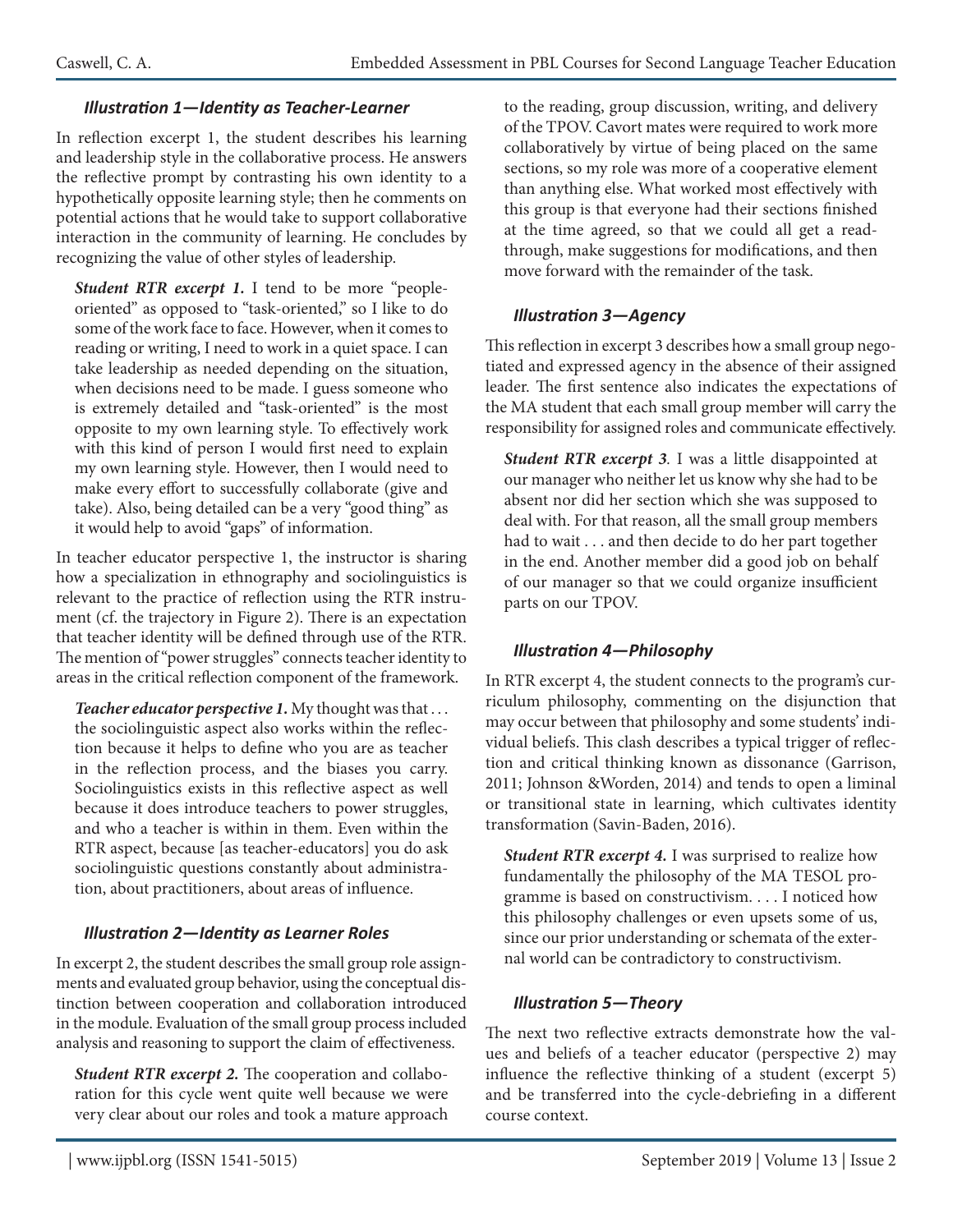*Teacher educator perspective 2.* I want students to understand situatedness. We are located in a cultural, educational, socio-economic nexus that comes to bear. [They need to understand it] . . . so that they are thoughtful and discerning when they approach literature.

*Student discussion board excerpt 5.* The amount [of] collaboration also varies in the demographic of each small group—some being more communicative, others more independently focusing on their own sections. The result is a document that has been collaborated on, but *(perhaps I could adopt a phrase from 512) the "social-situatedness" of the members* impacts the collaborative nature of the knowledge creation and therefore the validity of the project [outcome].

"Situatedness" is a construct within sociocultural theory (Johnson, 2006) that explains how contextual constraints influence teachers' perspectives on knowledge and reality. The student extends this idea of contextual constraints to teacher-learners' participation in asynchronous, collaborative knowledge construction.

#### *Illustration 6—Collaboration*

This teacher educator reflection (perspective 3), when compared with the descriptions and feelings about collaboration in student RTR excerpt 2 and excerpt 3, provides insight into the authenticity supporting the collaborative approach to knowledge creation.

*Teacher educator perspective 3.* So, we knew that as professionals, a good chunk of your day you spend talking with other people, collaborating with them. . . . And we thought anything in the training process that mimics that real-life process is absolutely, not just essential, but it's kind of its validity . . . because they [teacherlearners] are doing in their own education what they are going to be doing in their careers*.*

#### *Illustration 7—Critical Reflection*

This reflection (excerpt 7) is a demonstration of what the sociolinguistic teacher educator shared in excerpt 1, for it focuses on the power of second language teachers with respect to the broader social issues in ELT, such as the impact of assessment use and abuse. The student reflects on experiences in her homeland.

*Student RTR excerpt 7.* In this article, Shohamy (2005) explores the washback effect of high-stakes tests on teachers. Addressing the question—"What is the teacher's role within the power paradigm?", the author

suggests two answers: a servant to the system which is constructed or oriented by testing standards/syllabus, or a professional who has the access and power to take up an active role in creating the testing policies. If these are the only alternatives available, and, since very few teachers would have the privilege to be in the position of "a professional," does that only leave choices to teachers to be "servants in the system"? . . .

#### *Illustration 8—Metacognition*

Metacognition includes awareness of learning processes and the outcomes of these processes, whether in formal SLTE programs or in a teacher-learner's practice. This reflection (excerpt 6) highlights the MA student's experience of the module (i.e., evaluating the program assessments). The student affirms the evaluation as a critical process—noting that it did not undermine the perceived value of the alternative assessment instrument studied.

*Student RTR excerpt 6.* I was impressed at the depth within the knowledge creation/ARR process, that those teaching us are not only teaching but applying the concepts. After learning more about the effectiveness of *different types of assessment,* it was very interesting to *critically examine the way we are assessed and continue to see value.*

In teacher educator perspective 4, the instructor is explaining the metacognitive value of the reflective capstone, the ePortfolio assessment.

*Teacher educator perspective 4.* One of the things that contemporary cognitive psychology has given us are the tools to help people develop an accessible metacognitive conceptual framework for the work that they are doing. . . . Students have to walk away with a coherent framework, and a way to articulate what they've done and how it all relates.

These particular reflections demonstrate how cultivation of reflective practice operates in a formal PD program more so than in a teacher's classroom experience. The question remains as to how RTR assignments are to be marked so that grading has an appropriate degree of validity and reliability.

# Grading the Reflective Teaching Reports

The RTRs are worth approximately 24% of the course grade, making them a moderate-stakes assessment. This percentage is intended to encourage students to engage seriously with reflection. Typically, there are four modules in each course, therefore four RTRs are assigned, worth 6% each.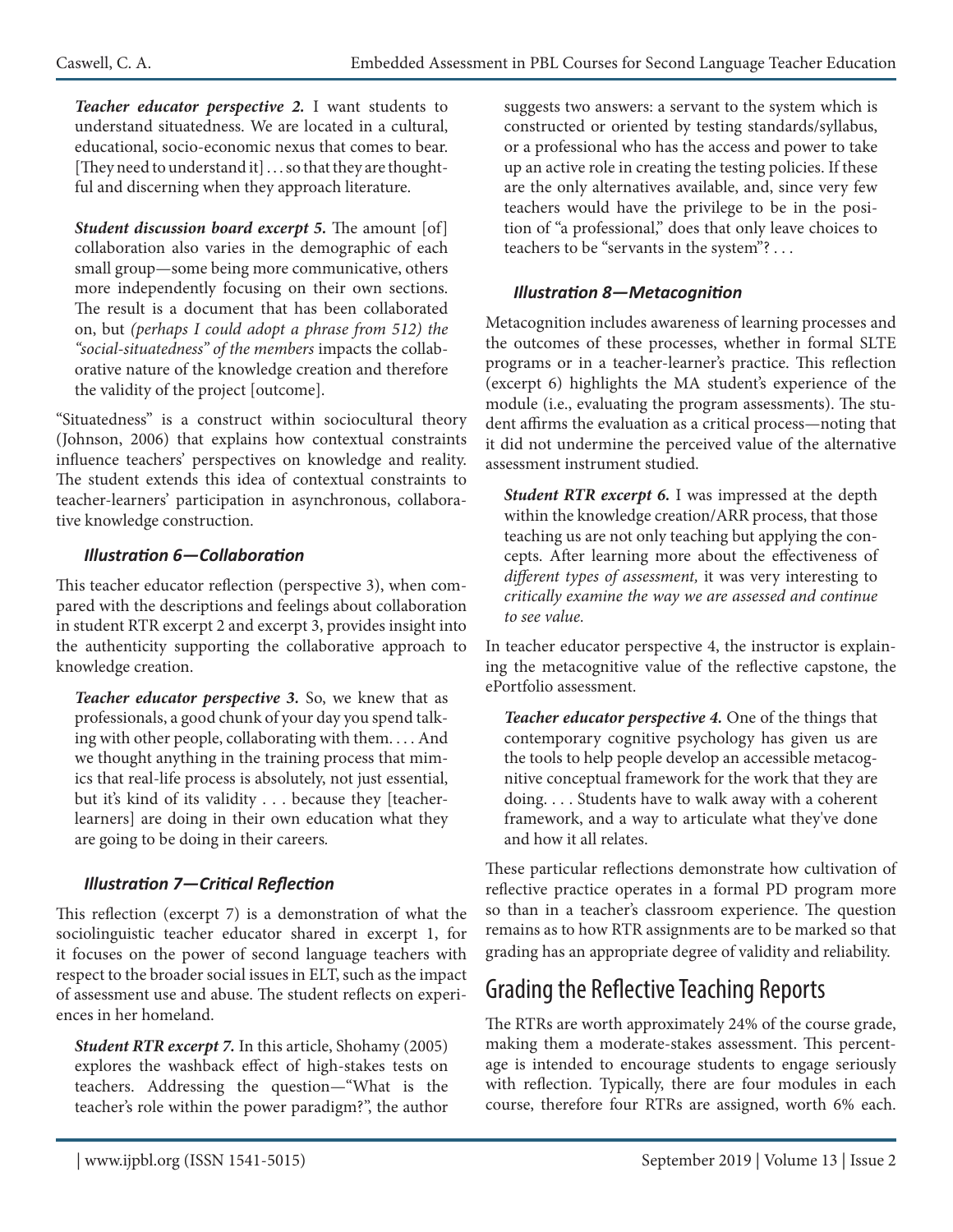Teacher educators mark each RTR assessment, giving feedback. On average, instructors teach two courses in different semesters and respond to eight RTRs per student over a year. Instructors reply to student responses, noting the quality of their answers. They recognize changes in assumptions and other types of development in students' reflective thinking within their own courses.

# Discussion of Assessment Quality

An alternative assessment such as this recursive reflective report should draw on interpretivist procedures for assessment because the grading is subjective rather than objective (Gibbons, 2015; Lynch, 2003).There is no one correct answer, as is the case in assessment tasks that are graded objectively with a simple answer key. The content of the assessments are individual reflections on learning experience, which are undeniably subjective. The quality of a reflection must be determined relative to the stimulus or prompt that evokes it (Gibbons, 2015).

Prompt attributes for the RTR task are demonstrated in Table 1 in the middle column. These written prompts are the standard statements or questions, which indicate what the assessment "requires the test-taker to do" (Lynch, 2003, p. 42). Response attributes of an assessment indicate how the test-taker is required to respond in order to achieve quality. The prompts scaffold the students in learning to write reflectively. In the case of this reflective assessment, the responses are "constructed" (p. 42) or written texts (of various lengths) that may include description, evaluation, analysis, justification, future-oriented agency (Lane et al., 2014), awareness of collaborative interaction or a lack thereof, and other aspects of learning that indicate metacognitive activity (Garrison, 2016).

#### **Qualities of Usefulness Applied to Reflective Assessments**

The purpose of an assessment instrument should be a guiding factor in evaluating its validity. For language assessment design, qualities of usefulness have been identified that help determine the usefulness of an assessment instrument: *validity, reliability, authenticity,* and *interactiveness* (Bachman & Palmer, 1996). Validity and reliability are considered the most common and most important qualities; however, the other two are especially relevant for reflective assessment instruments.

*Validity.* Construct validity is the degree to which an assessor can meaningfully interpret scores, having confidence that the results of an assessment represent the ability or construct being measured for the individual who completed the assessment (Bachman & Palmer, 1996). Consequently, the validity of the RTR is the degree to which instructors can infer from

the student responses that the student has reflective abilities. The construct validity of alternative assessments such as the RTR is strengthened by the additional quality of usefulness known as authenticity (Bachman & Palmer, 1996).

*Authenticity.* The real-world relevance of an assessment activity contributes to its level of authenticity. This makes the constructed-response task of reflection a performance assessment (Brown & Hudson, 1998). The RTR is considered an authentic assessment instrument because second language teacher-learners are expected to cultivate reflective practice throughout their careers (Farrell, 2016). Using reflective journaling to understand oneself as a teacher, the events of the classroom, and to prepare psychologically for a change is encouraged as part of ongoing professional activity. Teacher educators can help teachers recognize the value of reflective assessments by providing prompts that involve current issues and dilemmas in the field.

*Interactiveness.* It may be problematic to some testing specialists that alternative, authentic assessments, which are viewed by teacher educators as having a high degree of validity, are not standardized to the degree that psychometric tests are, and they may be more difficult to grade with consistency. However, consistency in grading takes on a different focus when an assessment is designed for a high degree of interactiveness. Interactiveness in the psychometric sense (Bachman & Palmer, 1996) means that the assessment instrument is capable of distinguishing individual characteristics and abilities of the one being assessed with respect to the construct, in this case, reflection. Group dynamics is covered under the sociolinguistic understanding of interactiveness (McNamara & Roever, 2006) and may be apparent in the comparative responses of members of a small group. So, the RTR in its self- and peer-assessment components is also a personal-response assessment with a high degree of interactiveness (Brown & Hudson, 1998). Various types of performance and personal response assessments have been used in language proficiency testing and assessment for many years (Brown & Hudson, 1998), and techniques for strengthening reliability of other subjective assessments are available for use with reflective assessments.

*Reliability.* "Reliability is defined as consistency of measurement" (Bachman & Palmer, 1996, p. 19). The degree of reliability in grading of subjective assessments is addressed by creating a marking scale associated with the response attributes of the assessment, such as those conveyed by the right column in Table 1. The scale involves descriptors that rank performance characteristics for quality. Another option for increasing reliability is to *weight* each item of an assessment, so that students know its value in the total grade and where to invest the most effort. Each MA TESOL teacher educator is an expert in the content area upon which students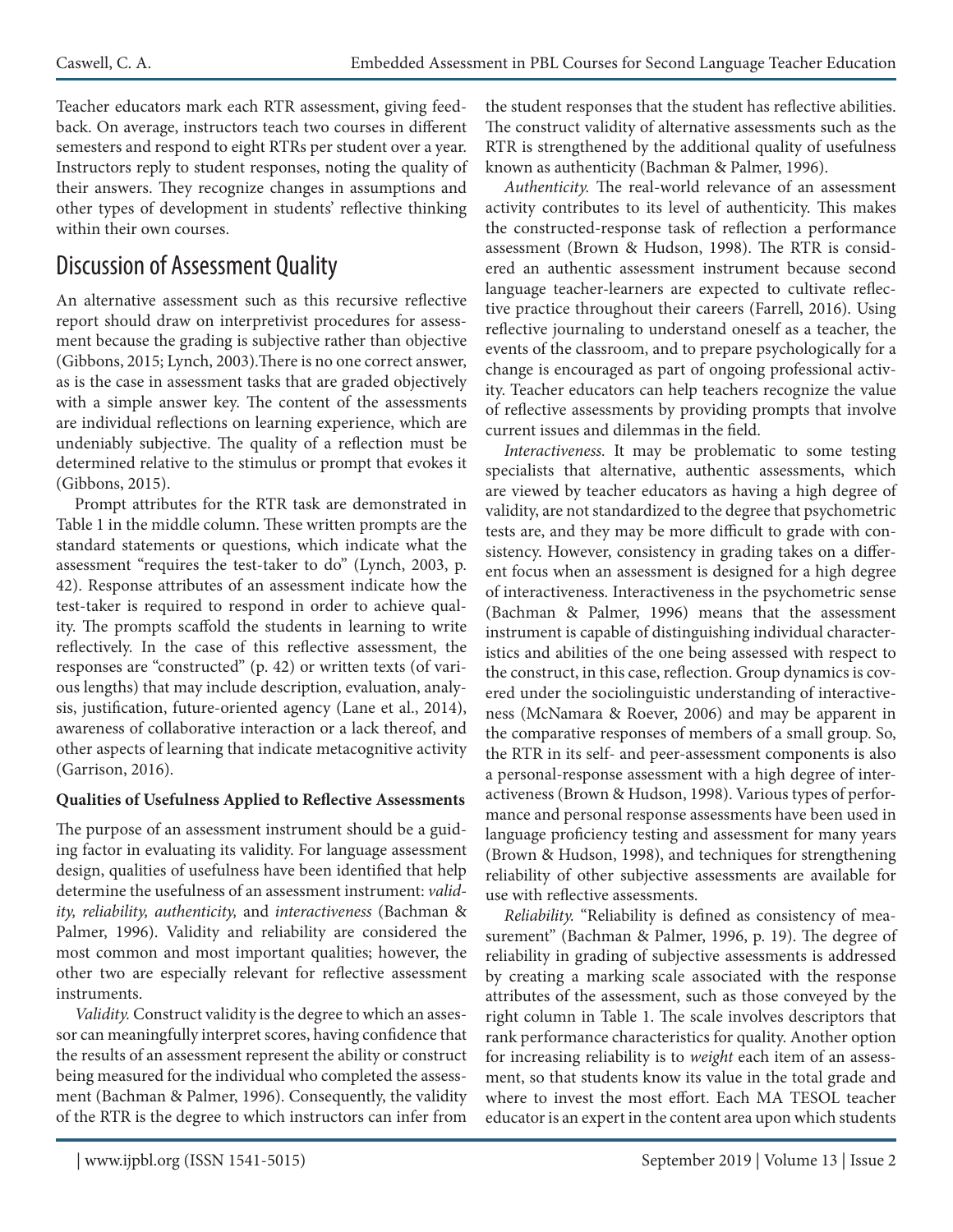reflect critically in Table 1 component three (i.e., peer feedback on module content); so, the accuracy of student perceptions can be confirmed, focused, or corrected, as necessary. Furthermore, grading in the MA TESOL case is practical, as each instructor develops the course-specific prompts and marking criteria for Table 1 component four (i.e., modulespecific content learning and/or student skills). Designing an instrument that can be used recursively increases reliability by probing students' reflections several times throughout the program. Having more than one grader for a moderately weighted assessment is often not practical; but the availability of a second marker, when needed, is required. It is policy in the program that the RTR is confidential between a student and the course instructor. The MA TESOL program director has potential access to all RTRs for policy reasons and has fulfilled this role (i.e., second rater for interrater reliability) for the program. In other contexts, a faculty member may be appointed to monitor and improve the reflective assessment; also, with larger cohort sizes and reflective reports of a different type and weight, more time may be spent assembling a marking team and determining criteria for marking (e.g., Gibbons, 2015).

#### **Looking Forward—Assessing Reflection in SLTE and PBL**

In the past 20 years, second language teacher educators and researchers have been encouraging the use of reflective practice in their programs (Burns, 2009; Burton, 2009; Stanley, 1998).They have also been developing theoretical understanding of reflection (Farrell, 2015) and its interaction with teacher professional identity formation (e.g., Pennington & Richards, 2016). Research to date has not focussed on teacher educator approaches to assessing reflection. In fact, not all reflective tasks are assessed. Consequently, it may also be advisable to elicit research studies that deliberately focus on (second language) teacher educators' assessment strategies for reflective instruments or activities. Approaches to formative (i.e., nongraded) assessment activities and their value in PBL should also be documented.

This article has introduced both the theory and practice of using reflective assessments and developing reflective practitioners in an MA TESOL program with a PBL curriculum. It has raised the question of subject or disciplinary influence in reflective practices in PBL. In conclusion, it is hoped that the article may encourage more second language teacher educators to use PBL cycles in their graduate programs and that it may foster understanding of the value of instructor-based reflective assessments in a variety of PBL contexts.

# Acknowledgments

I would like to acknowledge with thanks the reflective data from students and instructors of the TWU MA TESOL program.

### **Notes**

- 1. Farrell (2015) conflates identity with philosophy, and he deals with identity in terms of teaching roles. The MA TESOL data presented in the article requires a clearer distinction between identity and philosophy.
- 2. The name is a pseudonym.
- 3. These English varieties are used as a lingua franca between non-native speakers of English outside of the regions where a standard version of English has dominance.
- 4. In the program a small group is known as a "cavort."
- 5. In second language education, tasks are "real-world" activities that require the learners to process and produce authentic language appropriate to the learning level.
- 6. The data sources used in this article are derived from the study in Caswell (2018).

### References

- Bachman, L., & Palmer, A. S. (1996). *Language testing in practice.* Oxford, UK: Oxford University Press.
- Baker, A. (2011). *Pronunciation pedagogy: Second language teacher cognition and practice.* PhD dissertation. Georgia State University.
- Barrett, T., & Moore, S. (2011). *New approaches to problembased learning: Revitalizing your practice in higher education.* London: Routledge.
- Brears, L., MacIntyre, B., & O'Sullivan, G. (2011). Preparing teachers for the 21st century using PBL as an integrating strategy in science and technology education. *Design and Technology Education: An International Journal, 16*(1), 36–46. https://ojs.lboro.ac.uk/DATE/article/view/1588
- Brown, J. D., & Hudson, T. (1998, Winter). The alternatives in language assessment. *TESOL Quarterly, 32*(4).
- Burns, A. (2009). Action research in second language teacher education. In A. Burns & J. C. Richards (Eds.), *The Cambridge guide to second language teacher education* (pp. 289–297). Cambridge, UK: Cambridge University Press.
- Burton, J. (2009). Reflective practice. In A. Burns & J. C. Richards (Eds.), *The Cambridge guide to second language teacher education* (pp. 298–307). Cambridge, UK: Cambridge University Press.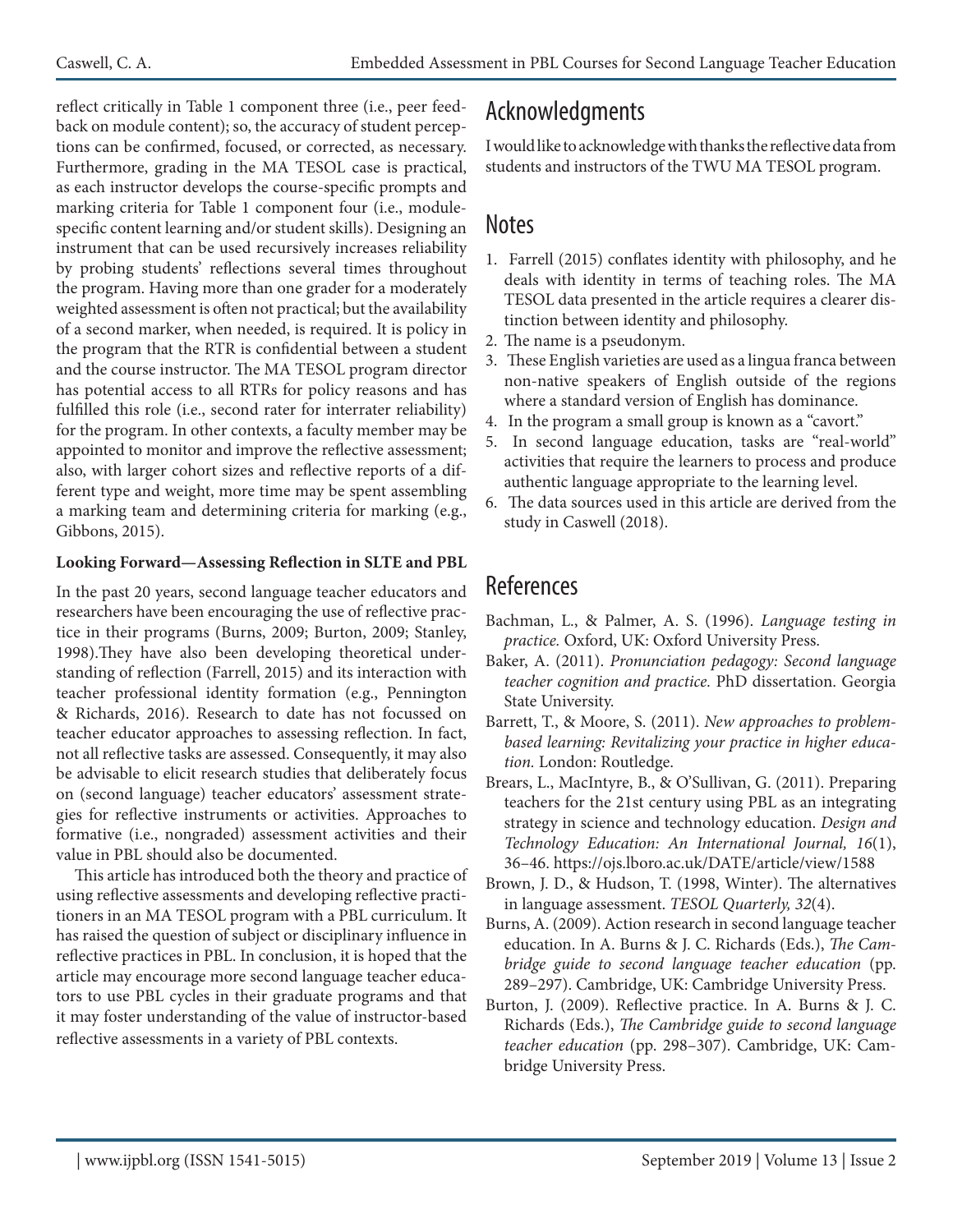- Caswell, C. A. (2017). Design and facilitation of problem-based learning in graduate teacher education: An MA TESOL case. *Interdisciplinary Journal of Problem-Based Learning, 11*(1). Article 6. http://dx.doi.org /10.7771/1541-5015.1623
- Caswell, C. A. (2018). Theory-driven evaluation in second language teacher education: An MA TESOL demonstration case. PhD thesis. Aston University, Birmingham, UK.
- Chowdhury, R., & Phan, L. H. (2014). *Desiring TESOL and international education: Market abuse and exploitation.*  Toronto, ON: Multilingual Matters.
- Cornish, L., & Jenkins, K. A. (2012). Encouraging teacher development through embedding reflective practice in assessment. *Asia-Pacific Journal of Teacher Education, 40*(2), 159–170. https://dx.doi.org/10.1080/13598 66X.2012.669825
- Cortazzi, M., & Jin, L. (Eds.) (2013). *Researching cultures of learning: International perspectives on language learning and education.* Houndmills, Basingstoke, Hampshire, UK: Palgrave Macmillan.
- Entwistle, N. (2009). *Teaching for understanding at university: Deep approaches and distinctive ways of thinking.* McMillan, Red Globe Press.
- Farrell, T. S. C. (2015). *Promoting teacher reflection in second language education: A framework for TESOL professionals.*  New York, NY: Routledge.
- Farrell, T. S. C. (2016). Anniversary article. The practices of encouraging TESOL teachers to engage in reflective practice: An appraisal of recent research contributions. *Language Teaching Research 20*(2), 223–247.
- Feryok, A. (2012). Activity theory and language teacher agency. *Modern Language Journal, 96*(1), 95–107. https:// doi.org/10.1111/j.1540-4781.2012.01279.x
- Freeman, D., & Johnson, K. (1998). Reconceptualizing the knowledge-base of language teacher education. *TESOL Quarterly, 32*(3), 397–417.
- Garrison, D. R. (2011). *E-learning in the 21st century: Theory and practice* (2nd ed.). New York, NY: Routledge.
- Garrison, D. R. (2016). *Thinking collaboratively: Learning in a community of inquiry.* New York, NY: Routledge.
- Gibbons, J. (2015). Oh the irony! A reflective report on the assessment of reflective reports on an LLB programme. *The Law Teacher, 49*(2), 176–188.
- Goertzen, P., & Kristjánsson, C. (2007). Interpersonal dimensions of community in graduate online learning: Exploring social presence through the lens of Systemic Functional Linguistics. *The Internet and Higher Education, 10*2, 12–230. http://doi.org/10.1016/j.iheduc.2007.06.005
- Grant, M. M. (2018). Recognizing our accomplishments, saying thank you, and looking ahead for the field. *Interdisciplinary Journal of Problem-Based Learning, 12*(2).
- Hamid, M. O., Zhu, L., & Baldauf Jr., R. B. (2014, September). Norms and varieties of English and TESOL teacher agency. *Australian Journal of Teacher Education, 39*(10), 77–95.
- Harasim, L. (2012). *Learning theory and online technology.*  New York, NY: Routledge.
- Hung, W. (2016). All PBL starts here: The problem. *Interdisciplinary Journal of Problem-Based Learning, 10*(2). http:// dx.doi.org/10.7771/1541-5015.1604
- Johnson, K. (2006). The sociocultural turn and its challenges for second language teacher education. *TESOL Quarterly, 40*(1), 235–257.
- Johnson, K., & Worden, D. (2014). Cognitive/emotional dissonance as *growth points* in learning to teach. *Language and Sociocultural Theory, 1*(2), 125–150. University Park, PA: Equinox.
- Johnston, B. (2009). Collaborative teacher development. In A. Burns & J. C. Richards (Eds.), *The Cambridge guide to second language teacher education* (pp. 241–249). Cambridge, UK: Cambridge University Press.
- Jonassen, D. H. (2011). *Learning to solve problems: A handbook for designing problem-solving learning environments.*  New York, NY: Routledge.
- Kiely, R., & Davis, M. (2010). From transmission to transformation: Teacher learning in English for speakers of other languages. *Language Teaching Research, 14*(3), 277–295.
- Lähteenmäki, M., & Uhlin, L. (2011). Developing reflective practitioners through PBL in academic and practice environments. *New approaches to problem-based learning: Revitalizing your practice in higher education* (pp. 144– 157). New York, NY: Routledge.
- Lane, R., McMaster, H., Adnum, J., & Cavanagh, M. (2014). Quality reflective practice in teacher education: A journey towards shared understanding. *Reflective Practice, 15*(4), 481–494.
- Liyanage, I., Bartlett, B., Walker, T., & Guo, X. (2015). Assessment policies, curricular directives, and teacher agency: Quandaries of EFL teachers in Inner Mongolia*, Innovation in Language Learning and Teaching, 9*(3), 251–264. https://doi.org/10.1080/17501229.2014.915846
- Lynch, B. K. (2003). *Language assessment and programme evaluation.* Edinburgh, UK: Edinburgh University Press.
- McNamara, T., & Roever, C. (2006). *Language testing: The social dimension.* Blackwell.
- Nelson, F. L., & Sadler, T. (2013). A third space for reflection by teacher educators: A heuristic for understanding orientations to and components of reflection. *Reflective Practice, 14*(1), 43–57. http://dx.doi.org/10.1080/1462394 3.2012.732946
- Pennington, M. C., & Richards, J. C. (2016). Teacher identity in language teaching: Integrating personal, contextual, and professional factors. *RELC Journal 47*(1), 5–23.